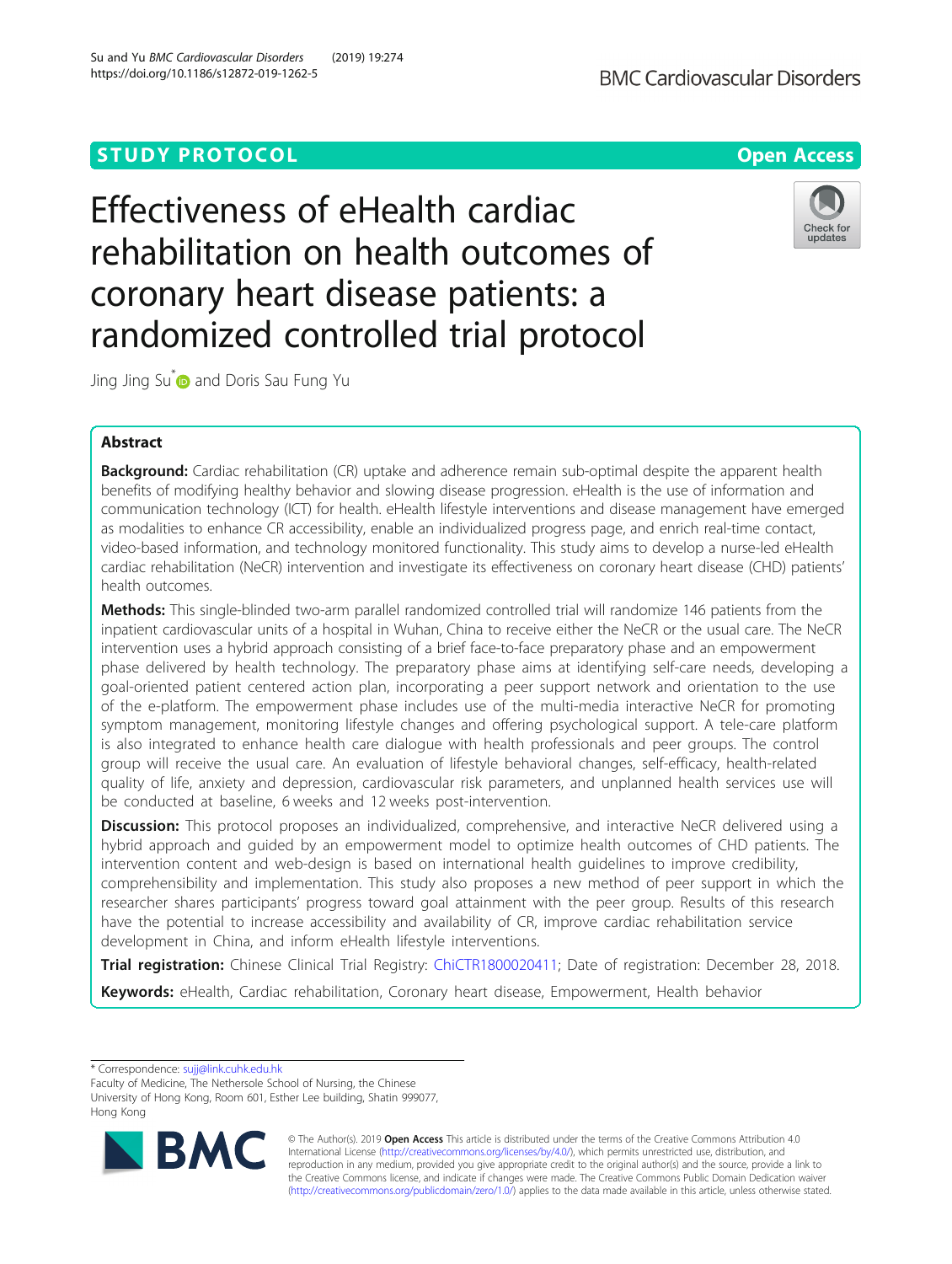### **Background**

Coronary heart disease (CHD) is the accumulation of plaque in coronary arteries that limits blood perfusion of the heart  $[1]$  $[1]$ . It is related to cumulative exposure to risk factors as well as aging such that 40-year old men and women have a 49 and 32% lifetime risk of developing CHD, respectively [[2,](#page-8-0) [3](#page-8-0)]. An epidemiologic study indicated that patients with CHD had higher exposure to unhealthy lifestyle behaviors, and physiological and psychosocial risk factors [\[4](#page-8-0)]. Using effective behavioral change interventions to address these risk factors could prevent 75% of cardiac events and slow disease progression to heart failure or even death [[5\]](#page-8-0). Current health statistics report 7.4 million deaths globally due to CHD and predict CHD will be the leading cause of disability by 2020 [[6\]](#page-8-0).

International guidelines strongly recommend cardiac rehabilitation (CR) programs to manage modifiable risk factors and improve health outcomes of CHD patients. The core components of CR incorporate physical exercise, patient education on lifestyle changes, disease management and psychosocial support [\[1](#page-8-0), [7](#page-8-0)]. Indeed, CR is a structured program not only addressing direct CHD management but also other conditions including hypertension, dyslipidemia, diabetes and obesity. Substantial benefits associated with CR include reducing mortality by 20 to 47%, reducing hospital re-admission by 18%, improving physical activity, reducing cardiovascular risk factors and improving quality of life  $[1, 8-10]$  $[1, 8-10]$  $[1, 8-10]$  $[1, 8-10]$  $[1, 8-10]$  $[1, 8-10]$  $[1, 8-10]$ .

Despite the apparent health benefits, 62% of countries do not offer CR, due to non-compatible health and social policy, inadequate infrastructure and manpower [[11\]](#page-8-0). Rate of participation in and adherence to  $CR$  is also low and ranges from 14 to 35.5%, due to inadequate access and time conflicts with other life activities [[12,](#page-8-0) [13](#page-8-0)].

eHealth CR refers to the delivery of CR through information and communication technology (ICT), which has evolved as an alternative modality to improve availability and accessibility of CR. This mode includes a website, mobile applications, monitoring sensors, email, phone calls and short message services [[14\]](#page-8-0). These make eHealth CR unique in being able to promote health behaviors in real-time so that participants can access information, upload self-monitored health data, receive automated feedback, and connect with peers or healthcare professionals [\[15](#page-8-0)]. eHealth CR also has the potential of being individually tailored to accommodate individual risk factors, goals and progresses using personal webpage for health behavior change [\[16](#page-8-0)]. It also enables experimental teaching that provides video-based health information to facilitate skill building. This modality is based on the statistic that 55.1% of the world's total population are Internet users [\[17](#page-8-0)]. Increasing participatory Internet use has been reported among older adults and become an important health information source and patient empowerment medium for health decision making and behaviors [\[18\]](#page-8-0). For this reason, there is increased advocacy to integrate eHealth platforms to deliver care components of CR to address the resource deficiency in traditional CR and provide more accessible and individualized health care to cardiac patients to improve health outcomes.

Existing evidence indicates high feasibility and acceptability of the e-platform to deliver CR [[14](#page-8-0), [15](#page-8-0)]. A systematic review and meta-analysis was conducted to examine the effectiveness of eHealth CR on CHD patients [[19](#page-8-0)]. Among the 14 studies reviewed [\[14,](#page-8-0) [20](#page-8-0)–[32\]](#page-8-0), meta-analysis indicated that eHealth CR led to significant improvement in physical activity, quality of life and re-hospitalization. There were inconclusive effects on diet, smoking, anxiety and depression, and other physiological risk parameters. This may be due to a lack of emphasis on promoting stress management, smoking cessation and symptom management among the study participants. As compared with studies which reported positive therapeutic effects on health behavioral outcomes, the studies which reported no positive effects were also less likely to incorporate the core strategies of patient empowerment to facilitate health behavioral changes. Such strategies are based on social cognitive theory and refer to individualized cardiovascular risk assessment, goal attainment process and enhanced self-directed tele-monitoring with professional feedback [[19](#page-8-0)–[24\]](#page-8-0). This review provides important insights on how to develop a more promising eHealth CR to enhance behavioral, psychological, physiological and clinical outcomes. All the identified studies in the review were conducted in developed countries including Australia [[20](#page-8-0)], Belgium [\[21\]](#page-8-0), Canada [[22](#page-8-0), [23](#page-8-0)], New Zealand [\[24,](#page-8-0) [25](#page-8-0)], Norway [\[26\]](#page-8-0), Netherlands [[27](#page-8-0)], Sweden [\[28](#page-8-0)], United Kingdom [\[29](#page-8-0), [30](#page-8-0)], and the United States [[14](#page-8-0), [31](#page-8-0), [32\]](#page-8-0). None were conducted in Asia/ China, where the cultural difference in health and illness behaviors and relationships with the health care system may limit the generalizability of the findings. China has 772 million Internet users with a penetration rate of 55.8 and 73% nationally and in urban areas, respectively [[33](#page-8-0)]. The ability of older Chinese adults to use an eHealth intervention depends largely on a friendly webpage design, perceived usefulness and culture-compatible components [[34](#page-8-0), [35](#page-8-0)]. Therefore, a randomized controlled trial is needed to investigate the effects of an individualized, empowerment-based, and culturally adjusted eHealth CR program to improve health outcomes for people with CHD.

### Social cognitive theory and patient empowerment

The design of this eHealth CR is underpinned by social cognitive theory and patient empowerment model to enhance the translation of online input to actual health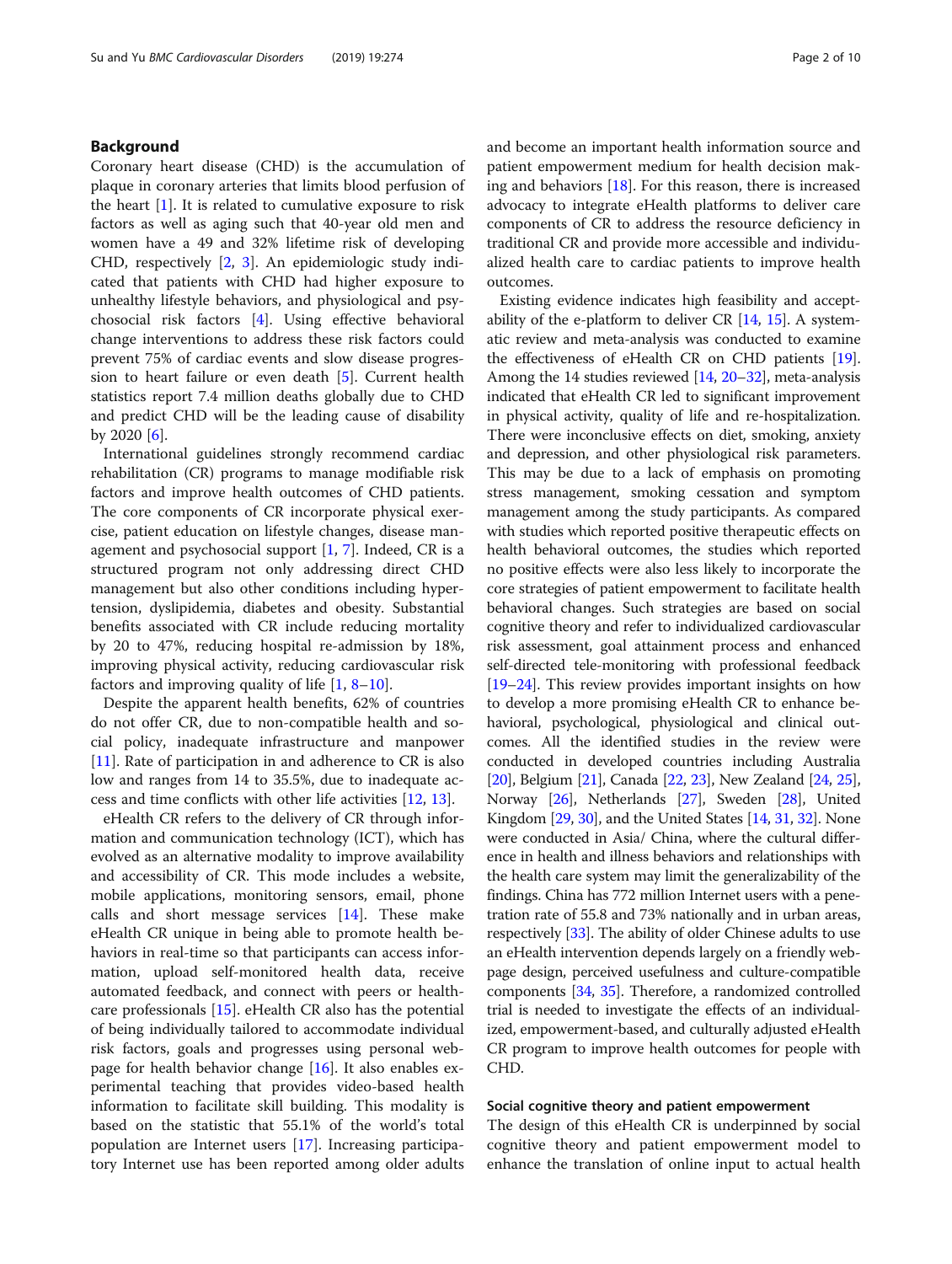behavioral changes [[36](#page-8-0), [37\]](#page-8-0). This model uses a patientcentered collaborative approach that patients' perspectives, ability and resources will be assessed and integrated into formulating self-care goals and action plan. Interactive teaching and experimental learning will be used to enhance patients' knowledge and skills acquisition as well as transferring the knowledge and skills into behavior change. Self-regulation is also important as patients use proximal and distal goals to guide their behavior and monitor their health behavior and the circumstances under which it occurs.

#### Aims

This aims of the study are to develop a nurse-led eHealth cardiac rehabilitation (NeCR) intervention and investigate its effects on lifestyle behavior, self-efficacy, health-related quality of life, anxiety and depression, cardiovascular risk parameters and unplanned health services use.

### Methods

The study design is a single-blinded two-arm parallel randomized controlled trial comparing the effects of an eHealth CR with usual care on the behavioral and clinical outcomes of patients with CHD who are admitted for disease exacerbation.

#### Study sample

The study will be conducted at four cardiology units of Tongji Hospital, Wuhan, China where CHD patients are treated conservatively with percutaneous coronary intervention (PCI) or medication and discharged under stable medication regimen. Eligibility requirements of participants are: adults aged 18 years or older; hospitalized for an initial diagnosis of CHD based on angiography or exacerbation of this condition in previously diagnosed cases; anticipated discharge to home; uses a computer and/or smartphone to access the Internet at home, reads and speaks Mandarin; minimum of primary education level; and no prescribed activity or exercise restriction. Exclusion criteria are: a diagnosis of acute psychotic disease/ life-limiting condition; absolute and relative contradictions to exercise testing and training and high risk for exercise prescription according to the American Association of Cardiovascular and Pulmonary Rehabilitation (AACVPR) guideline; and, having auditory, visual, fine motor, or ambulatory disorders.

Referring to a systematic review of studies which examined the effects of tele-cardiac rehabilitation on lifestyle behaviors, health outcomes and quality of life, the effects size on promoting healthy lifestyle is 0.42 to 1.29 so that a medium effect size of 0.5 (with 80% power and .05 significance) is conservatively adopted in this study [[38\]](#page-8-0). The estimated sample size is 146, which takes into consideration an expected attrition rate of 12% based on prior studies with similar post-test time points of 6–12 weeks [\[31,](#page-8-0) [39](#page-8-0)]. Eligible participants will be identified by research nurses from four inpatient cardiac departments of the hospital by reviewing medical records. A second confirmation will be made with the on-site physicians. Eligible participants will then be invited to participate in this study and an information sheet will be provided. After obtaining informed consent, baseline data will be collected.

### Ethics approval

Ethical approval for the study was received from the Joint Chinese University of Hong Kong – New Territories East Cluster Clinical Research Ethics Committee (2018.469). Approval was also obtained from the hospital. The study will be compliant with the Declaration of Helsinki. Protocol modifications will be communicated to the ethics committees.

### The nurse-led eHealth cardiac rehabilitation program

The NeCR program is a health technology based CR program which aims to optimize positive behavioral changes and health outcomes of patients who are discharged following a CHD event. The intervention will be delivered by a cardiac nurse who has extensive experience in clinical teaching and patient education, using a hybrid approach in two phases: i) a brief face-to-face preparatory phase; and, ii) the CR program delivered by health technology using an empowerment approach. Since CR uses a multidisciplinary approach, cardiologists, cardiac nurse, physiotherapist and dietitian were involved in designing the content of the eHealth CR program. A nurse-led approach is used as the cardiac nurse plays a prominent role in supporting patient empowerment and health behavioral changes [\[40](#page-8-0)]. Nurses are effective in coordinating care with other health disciplines in rehabilitative services [\[41\]](#page-9-0). In implementing the eHealth CR program, the nurse researcher will coordinate the care and seek consultation with the involved disciplines if necessary to optimize the participants' outcomes. The intervention content is based on updated international guidelines and culturally appropriate national recommendations for CR [[42](#page-9-0)–[49](#page-9-0)].

### Face-to-face preparatory phase

The preparatory phase will be conducted by the nurse researcher prior to the participant's discharge. It consists of two sessions, with the first session being an individualized health counseling session and the second as a group-based engagement session.

The aim of the individualized health counseling is to identify patients' self-care needs through a health assessment, develop client-centered goals and a corresponding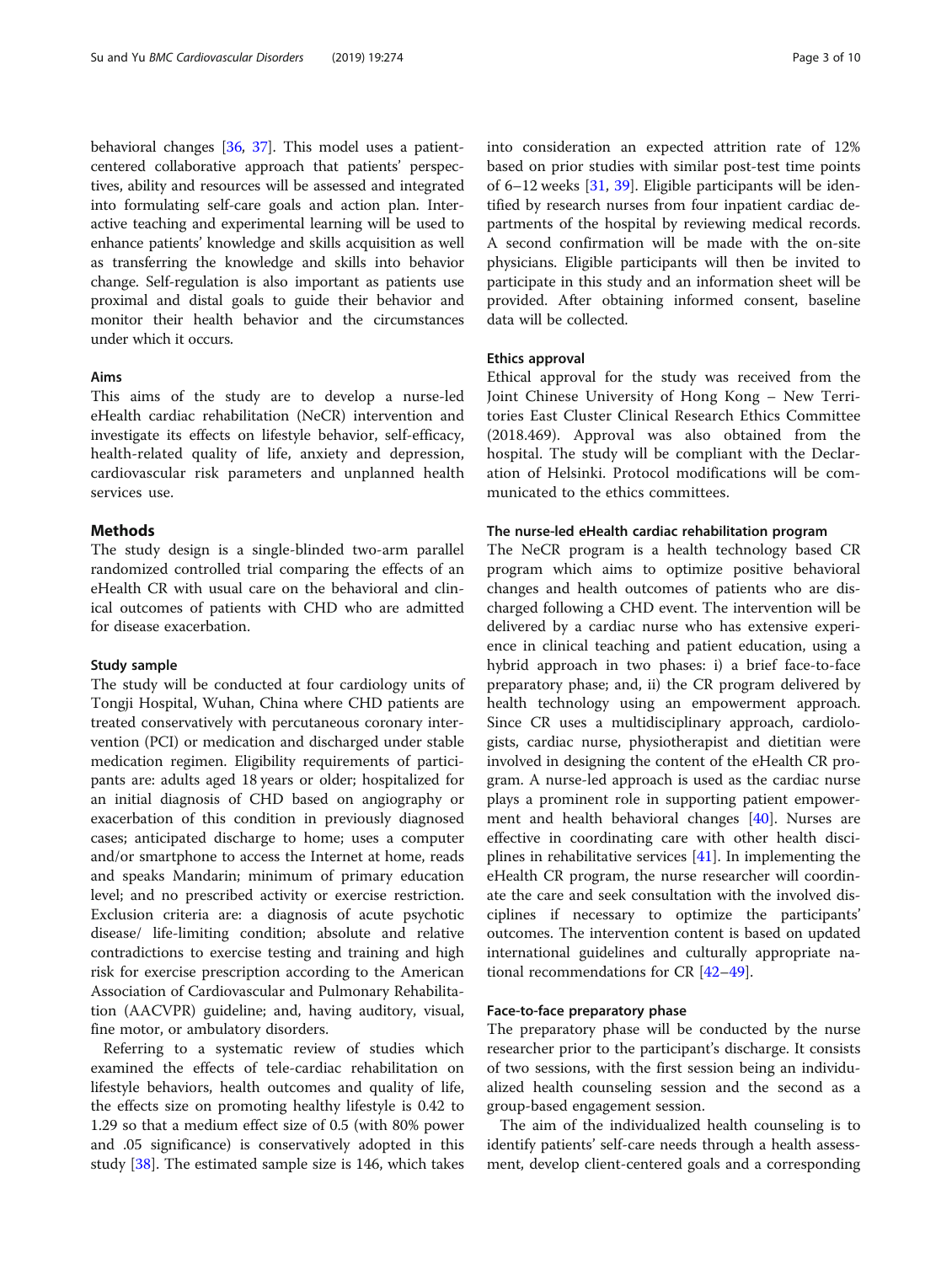action plan for lifestyle modification and disease management. The assessment focuses on self-care behaviors for managing CHD including exercise pattern, dietary habits, stress management and tobacco cessation as well as social aspects of disease management such as demographic background, role demand and social support to identify self-care needs. Patients' function capacity will be assessed by submaximal test using remote electrocardiography (Mindray Tel-200, China) monitored six-minute walk test, based on which the metabolic equivalent (MET) will be calculated by the nurse [[46](#page-9-0), [50\]](#page-9-0). Accordingly, the nurse will provide brief health counseling based on the international guidelines recommendations for CR. The discrepancy between the patients' self-reported behaviors and the guideline recommendation will be highlighted, and the impact of this on health outcomes will be elaborated upon. By increasing the participants' awareness of their own self-care deficits, the nurse will support them in developing their goals for improving exercise patterns, dietary behaviors, and stress management.

The goal setting for exercise will indicate the frequency, duration, and intensity of exercise to gradually achieve at least 150 min of moderate weekly exercise. The nurse will also teach the participants about using Borg's ratings of perceived exertion to achieve the desired intensity with a perceived exertion of 12 to 14 ("somewhat hard" on a scale of 6 to 20)  $[51]$  $[51]$ . For dietary habits, a guideline based culturally appropriate 10-item dietary habit checklist has been developed assessing food intake, cooking methods, eating pattern, and method of eating in restaurants. This checklist is adapted from the dietary checklist designed by the Department of Health in Taiwan to guide the dietary modification for cardiac patients [[52\]](#page-9-0). The research team has modified the content so as to make it culturally relevant to the CHD patients in China. The revised content has been validated by two Chinese dietitians. Participants will be supported in setting successive goals to eventually attain over 90% adherence to this checklist. As for stress management, participants will be supported to set goals of managing stress below a level of 3 as assessed by 0–9 scored scale [[53\]](#page-9-0). The nurse will collaborate with the patients to work out the action plan with a variety of exercise, dietary and relaxation skills options. Participants who smoke will also be supported to set a cessation goal and provided with tips such as nicotine replacement therapy, avoid smoking for social influences and managing stress [[54\]](#page-9-0). A written participant-centered goal-driven action plan and information handout for self-management will be provided to reinforce knowledge retention. The individualized goals and action plan will be uploaded to the participants' password protected personal webpages on the eHealth CR platform.

The group-based engagement session will take place in the hospital meeting room with 4~6 participants per group. The aims are: i) orientate participants to the operation of the web- and tele- platform, and ii) form a cohesive peer support group to optimize lifestyle behavioral changes. The nurse will share anonymously the goals of the participants and discuss the importance of goal attainment in optimizing health outcome. The nurse will give an orientation to the web-platform by demonstrating each key feature and distribute the eplatform user manual. In order to ensure the success of the subsequent self-monitoring on physical exercise, a pedometer with written instructions, will be provided. Practice and return demonstration is needed to ensure skill mastery. Finally, the nurse will invite participants to enter a WeChat telecare platform consisting of  $12 \sim 16$ participant members.

### CR program delivery by health technology using an empowerment approach

The 12-week CR program is the core component of the intervention and aims at using two core methods including an interactive and motivational web platform, and a tele-care platform to optimize CR participation and behavioral modification.

The interactive and motivational web-based platform consists of three key platforms: a) self- monitoring with motivational feedback platform, b) an interactive and experiential learning platform, and c) health dialogue forum. The design of this platform followed the guideline of the Health Literacy Online to improve the comprehensiveness and utility of the content [\[55](#page-9-0)]. The content was revised to be at the readability level of sixth to ninth grade examined by Microsoft® Word® Office Package (Microsoft Corp, Redmond, WA) to optimize comprehension. The web platform can be automatically adjusted to computer and smartphone interfaces to improve flexibility and access.

#### Self- monitoring with motivational feedback platform

The self-monitoring page will document the goals and action plans developed for improving exercise level, dietary habits, stress management and/ or tobacco cessation during the preparatory phase. Participants are recommended to input self-monitoring data on a daily/weekly basis to indicate the level of goal attainment. For exercise, participants will upload exercise times, the intensity level as light/moderate/ vigorous and the duration of engagement in 1 week. In addition, the guidelines for CR also recommend a higher level of walking to exceed 7000 steps [\[56\]](#page-9-0), and each participant will be encouraged to upload their daily step count measured by their pedometer. Participants will be encouraged to complete the guideline based dietary habit checklist and their score on the 0 to 9 stress scale to indicate their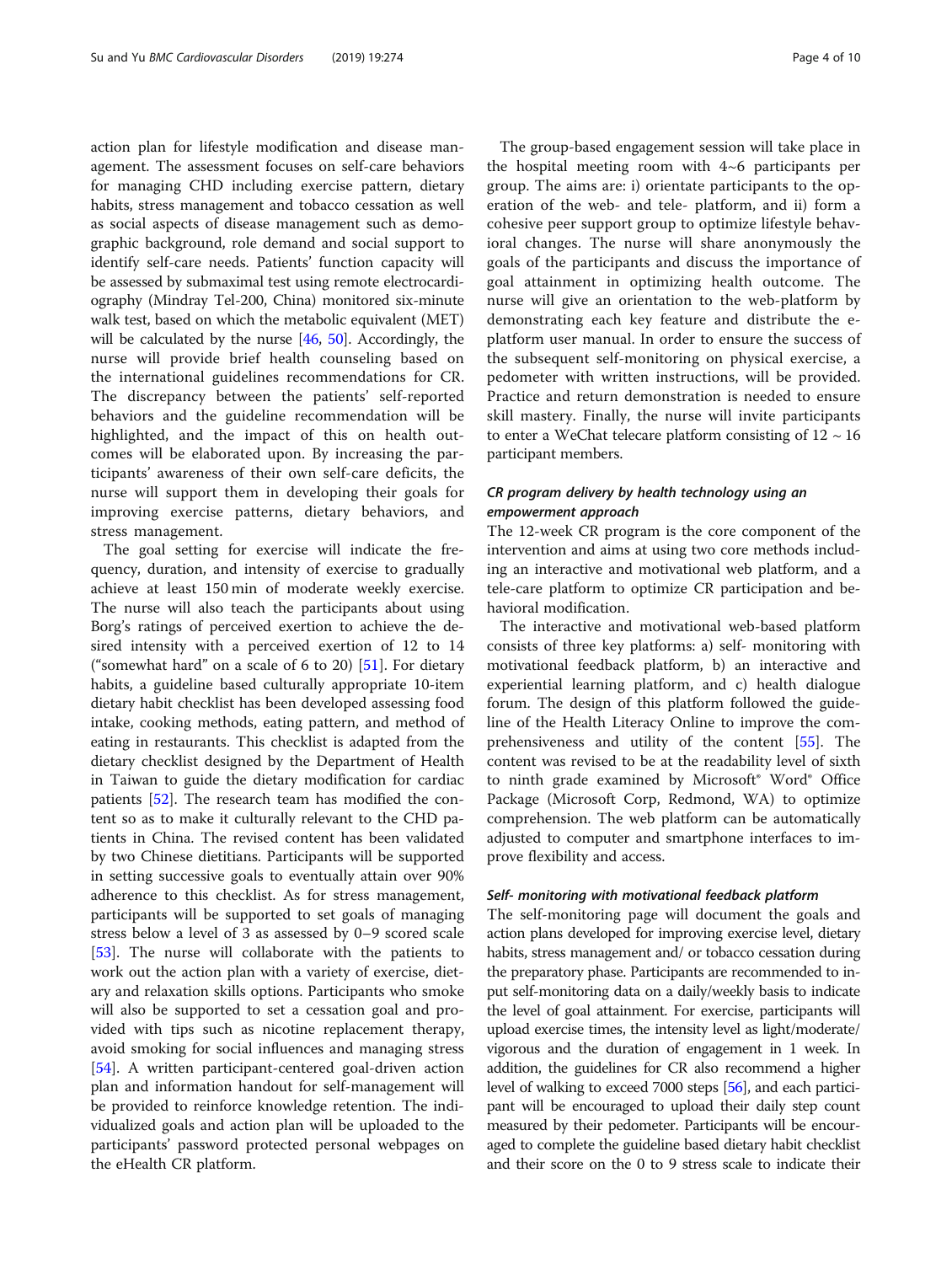dietary habit and stress level. A traffic light system will be used to give motivational feedback based on the level of goal attainment, with red indicating attention required (< 50% of goal attainment), yellow representing moderate achievement (> 50–90% of goal attainment) and green indicating full attainment (90–100% of goal attainment). An automated message which corresponds to the level of goal attainment and shares the trend in participants' recordings will be presented. Patients will be asked to report on tobacco use and encouraged to update their smoking status (if applicable) with green indicating they have quit while red represents smoking. Based on the pre-determined coding, an overall score on goal attainment will be generated along with the traffic light system to reflect progress on each behavioral change.

#### Interactive and experiential learning platform

The interactive and experiential learning platform provides all intervention group participants access to comprehensive health information regarding CHD. The content was developed according to the updated international guidelines and culturally appropriate national recommendations for CR by the American Heart Association, American Psychological Association, American Diabetes Association, The American Cancer Society, Chinese Nutrition Society, and the National Center for Cardiovascular Disease [\[42](#page-9-0)–[49\]](#page-9-0). The content covers the pathophysiology and manifestation of CHD, physical activity, diet management, smoking cessation, stress management, risk factors management (hypertension, cholesterol, and diabetes), symptom management and post-PCI management. The health information has been adapted to fit in the Chinese context, and the content of this platform has been validated by a cardiologist, dietitian and cardiac nurses. To motivate participants, each component is presented sequentially: i) introducing the role and underlying mechanism of each care component in disease management, ii) the required lifestyle changes, iii) recommended actions, and iv) self-monitoring to track progress and resolutions to barriers. Various learning opportunities will be provided using scenario-based case sharing to illustrate behavioral change barriers, challenges and resolution alternatives; videos for skills demonstrations and role modeling; and pictures, slogans and comics to present these sessions in an engaging manner. The health dialogue forum aims at providing a method for posting CR research news and answering questions from participants.

### Tele-care platform

In the tele-care platform, the nurse will retrieve selfmonitoring data uploaded by participants and anonymously share goal attainment of group members as well as discuss their experiences and address any concerns.

Reminders for uploading data will be sent to participants weekly. This platform permits participants to contact the nurse about issues or adverse changes in health. The nurse will contact each individual at weeks 2 and 4 postdischarge to assess fitness, explore difficulties, encourage progress and offer solutions. This may lead to revision of the action plan or goal adjustment. Participants will be asked to maintain password and account security, and to avoid discussing of intervention content with other patients in the hospital to avoid contamination.

### Usual care

Participants in the both groups will receive the usual health care information related to maintaining a healthy lifestyle (exercise, diet and smoking cessation), instructions on medication during hospitalization, and one follow-up call. The research nurse will instruct control group participants on use of the pedometer.

#### Randomization and data collection procedure

Eligible patients will be invited to participate in this study and an information sheet will be provided. After obtaining informed consent, baseline data will be collected. Participants will be randomly assigned to either the intervention or control group by block randomization. Three different block sizes of 4, 6 and 8 will be used. The random number for group assignment will be generated by random allocation software. The group assignment will be written and placed in an opaque sealed envelope and given to participants by the research assistant after baseline data collection  $(T_0)$ . Outcome evaluation will take place at the 6-week intervention  $(T_1)$  and upon completion of the 12-week intervention  $(T_2)$  by trained research assistants who are blinded as to the participants' intervention allocation (Fig. [1](#page-5-0)). Participants will not be blinded as to their group allocation. The following parameters for outcome assessment will be used to include health behavior, emotional outcomes, health-related quality of life, cardiac physiological risk parameters and unplanned health services use. Participants' travel expenses for data collection will be reimbursed.

### Primary outcomes

The primary outcomes focus on health behavioral change including physical activity, health promoting lifestyle habits, and smoking behaviors. Physical activity is defined as movement of the body that uses energy. Objectively, physical activity level will be measured by the pedometer (Mi Band, China) record of step count for three weekdays [\[57](#page-9-0)]. A pedometer correlates strongly with different accelerometers (median  $r = 0.86$ ) as well as the time in observed activity (median  $r = 0.82$ ) [[58](#page-9-0)]. The International Physical Activity Questionnaire (IPAQ) will be used to comprehensively assess the self-reported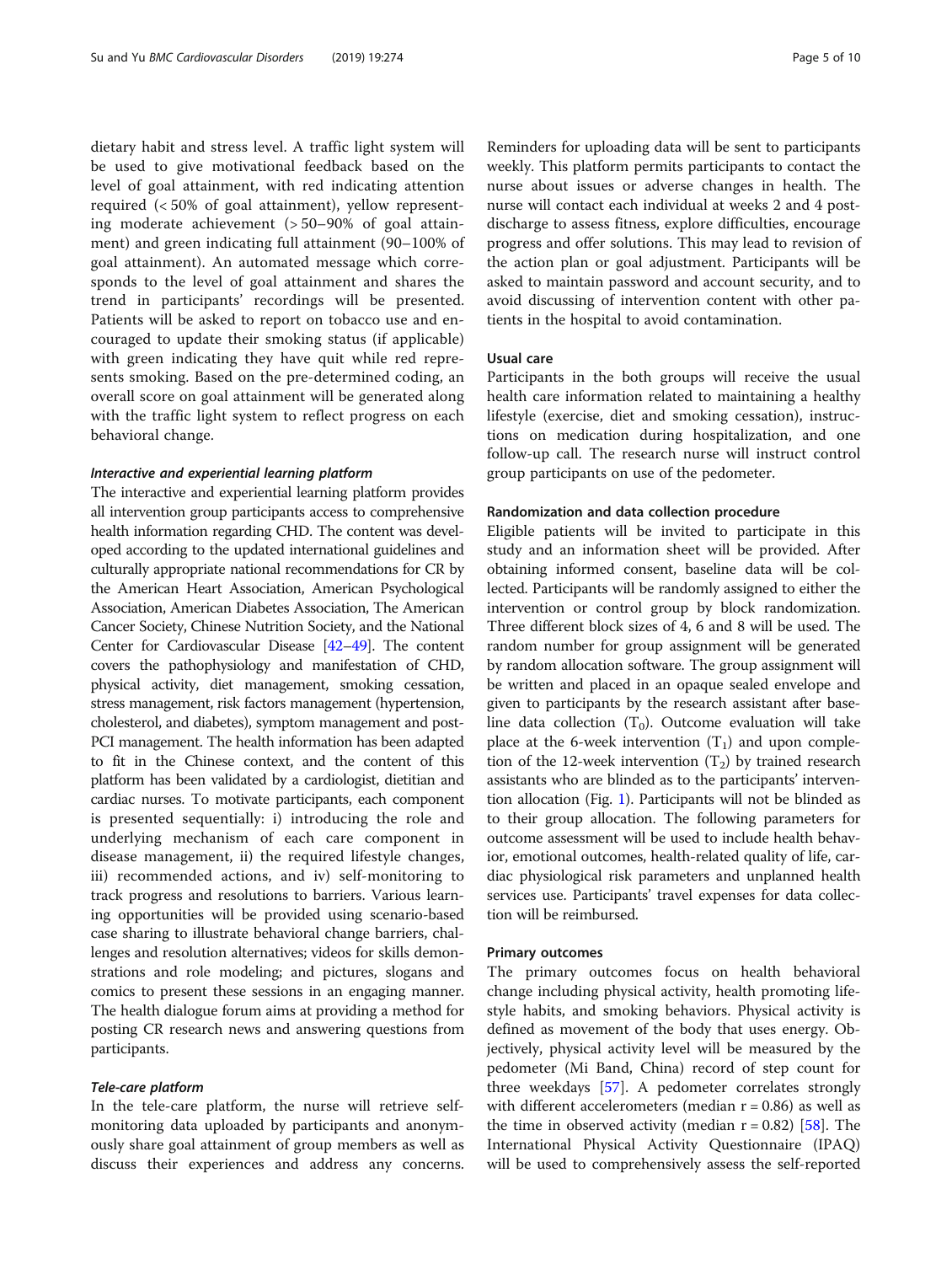<span id="page-5-0"></span>

time spent in walking, light/moderate/rigorous exercise and sitting across various domains using 27 items. The IPAQ has test–retest reliability with intra-class correlation coefficients of 0·74 to 0·97 for each sub-domain for Chinese adults [\[59](#page-9-0)]. Total physical activity measured by the IPAQ was moderately correlated with pedometer measured exercise levels  $(r = 0.46)$  [\[60\]](#page-9-0).

Health promoting behaviors will be measured by the Health Promoting Lifestyle Profile II (HPLP- II) [\[61](#page-9-0)]. The HPLP- II measures six aspects of health promotion behaviors including nutrition, interpersonal support, stress management, exercise, health responsibility and self-actualization. The HPLP - II has good internal consistency with 0.92 for the entire scale and 0.69–0.84. The HPLP uses a four-point scale with 1–4 representing always to never with a total score ranging from 40 to 160 and a higher score indicating better health behavior. The HPLP-II has been translated and validated into Chinese with Cronbach's α coefficient of 0.63 to 0.81 [[62](#page-9-0)].

Smoking status will be asked to evaluate the abstinence rate using two questions: (1) what is your current smoking status? (current smoker, ex-smoker or nonsmoker) (2) How many cigarettes do you smoke per day? [[63](#page-9-0)].

### Secondary outcomes

Cardiac self-efficacy refers to an individual's confidence in managing cardiovascular disease. It will be measured using the Cardiac Self-efficacy Scale (CSES), originally developed by Sullivan  $[64]$  $[64]$ . The 13 item questionnaire consists of two subscales to measure one's self-efficacy

in maintaining function and to control symptoms. The CSES uses a 5-point Likert scale with a higher score indicate higher self-efficacy. The original version of the CSES has good internal consistency with Cronbach's alpha of 0.90 and 0.87 for the subscales. The CSES has been translated and validated among Chinese cardiac patients with internal consistency of 0.926. The construct validity of the C-CSES was established with significantly moderate correlations General Self-efficacy Scale (r = 0.47,  $p < 0.001$  [\[65\]](#page-9-0).

Health-related quality of life will be measured by the MacNew Heart Disease health related quality of life questionnaire (HRQoL), which evaluates how an individual's emotional, physical and social well-being are affected by CHD and its treatment. It has 27 items scored from 1 (low HROoL) to 7 (high HROoL) with internal consistency and intraclass correlation coefficients≥0.73 [\[66](#page-9-0)]. It has been translated and validated among Chinese CHD populations with intraclass correlation coefficient ranging from 0.88–0.93 [[67\]](#page-9-0).

Psychological status of participants will be measured by the Depression Anxiety Stress Scale 21 (DASS-21) consisting of 21 items in three domains: depression, anxiety and stress [\[68\]](#page-9-0). Respondents are required to indicate the presence of the symptom(s) over the past week on a 4-point Likert scale scoring from 0 to 3 with higher scores indicate more severe symptoms. This instrument has well-established psychometric properties in reliably measuring depression, anxiety and stress (Cronbach's alpha of 0.91, 0.84 and 0.90 respectively). The DASS-21 correlated strongly with hospital anxiety and depression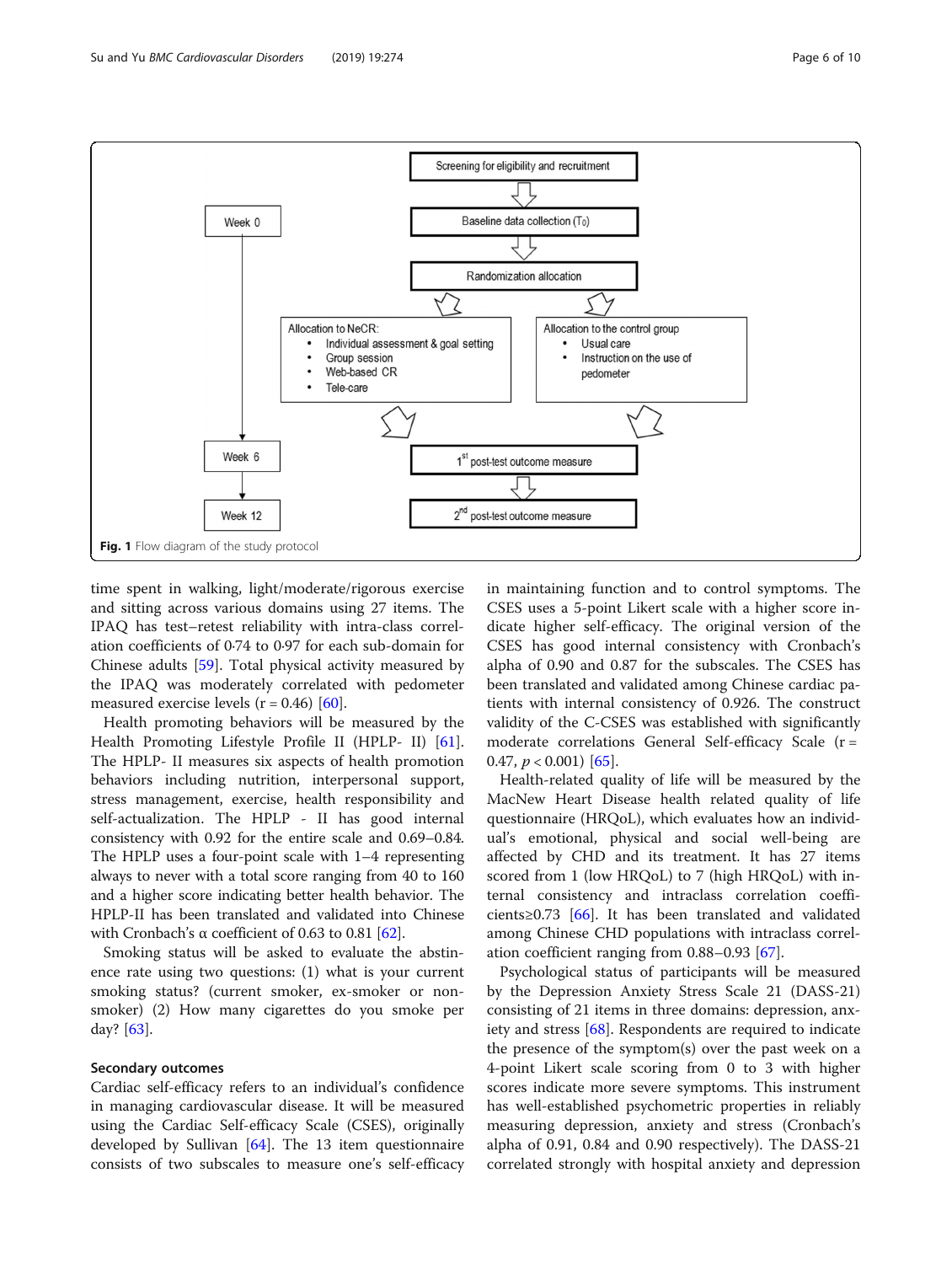scale both for anxiety ( $r = 0.88$ ) and depression ( $r = 0.93$ ) [[69\]](#page-9-0). The DASS-21 has been translated and validated among Chinese with Cronbach's alpha≥0.80 [[70,](#page-9-0) [71](#page-9-0)].

The cardiac physiological risk parameters include body mass index (BMI), blood pressure and waist circumference. Body weight and height will be examined using the same equipment (Xiheng, RGZ-120-RT, China) with participants in light clothing, shoes removed, upright posture and looking straight ahead. Blood pressure will be measured in a sitting position after participants have rested for 10 min (Omron HEM-7124, Japan). Waist circumference will be measured using a flexible tape measure at umbilicus level.

The unplanned health services use is defined as unplanned cardiac-related hospital readmissions, emergency department visits and re-vascularization. Because China does not have an electronic medical records system, the participants will be reminded to call the outcome assessor whenever an unplanned health services event occurs. To reduce recall bias, the outcome assessor will assess participants' unplanned medical services use by monthly call asking about the detailed date, unit, diagnosis and related information. Survival analysis of time-to-event data will be conducted to describe the length of time from entering the program to any readmission.

#### Demographic and clinical data

Comprehensive demographic and clinical date will be collected at baseline to permit examination of factors that may influence the NeCR outcomes of participants. Demographic data (age, sex, education, marital status, employment status, living conditions and Internet use) will be collected from participants while clinical data will be retrieved from the medical record to include diagnosis, clinical presentation, documented hypertension, dyslipidemia, diabetes, any treatments being received and single/multiple vessel disease.

#### Data management

Participants will be given a code to ensure anonymity. According to Chinese University of Hong Kong Policy on Research, Intellectual Property and Knowledge Transfer, data will be stored in a locked computer accessible only to the principal investigator and researcher [[72\]](#page-9-0). Data entry of all questionnaires will be validated by a second person.

### Data analysis

The latest version of SPSS will be used to analyze data with a 5% significance level (two-sided). Treatment evaluation will be performed based on the principle of intention to treat. A generalized estimating equations (GEE) model will be used to compare the differential between the two groups related to each of the outcomes across the time-points, with adjustment for potential confounding variables in order to obtain a more precise estimation of intervention effect. The potential confounding variables will be selected on the basis of clinical judgment and statistical incomparability at baseline. For the smoking behavior as nominal data, the Chi-square test will be used to compare the number of patients who quit smoking between the groups. In addition, the Friedman test will be used to compare the changes in percentage of smoking cessation among the groups over time [[73](#page-9-0)]. Survival analysis, the analysis of time-to-event data will be conducted to describe the length of time from entering the program to an unplanned health services utilization.

### Process evaluation

Experiences and perceptions of participants in the NeCR will be assessed through individual in-depth interview of a sample of 15–20 intervention group participants. Sampling will occur until theoretical saturation, which is expected to be reached by selection of 20% of the intervention participants [[74,](#page-9-0) [75](#page-9-0)]. To maximize the sample variation, participants who have different responses to the NeCR in terms of the changes on their scores on the primary outcomes (0-35th percentile, >35th percentile and > 70% percentile of the score) will be recruited. The subject selection will also attempt to optimize the relevant clinical and demographic characteristics such as age, gender, education and treatment received. Interviews will be conducted by a researcher with extensive experiences in qualitative interviewing and independent of outcome assessment. The interview will focus on individual NeCR experiences, perceived effectiveness, likes and dislikes and further suggestions. Thematic content analysis will be used including an iterative process reading, coding, categorizing and identifying themes [[76\]](#page-9-0).

Engagement with the NeCR will be assessed using the website log file for numbers of log in and data upload. Numbers of communication with the nurse for consultation and events or issues sharing among peers will be recorded.

#### Potential risks management

All personal electronic data will be stored in a passwordprotected account to ensure confidentiality. Participants have been informed that they will incur no additional costs for care received during the intervention and it will not replace care provided by their physician. Participation in the study will be discontinued if a participant's health status changes and no longer meets inclusion criteria and they will be referred to appropriate care services. To minimize any possible adverse event due to exercise, patients will be advised to start exercise at their metabolic equivalent level based on a six-minute walk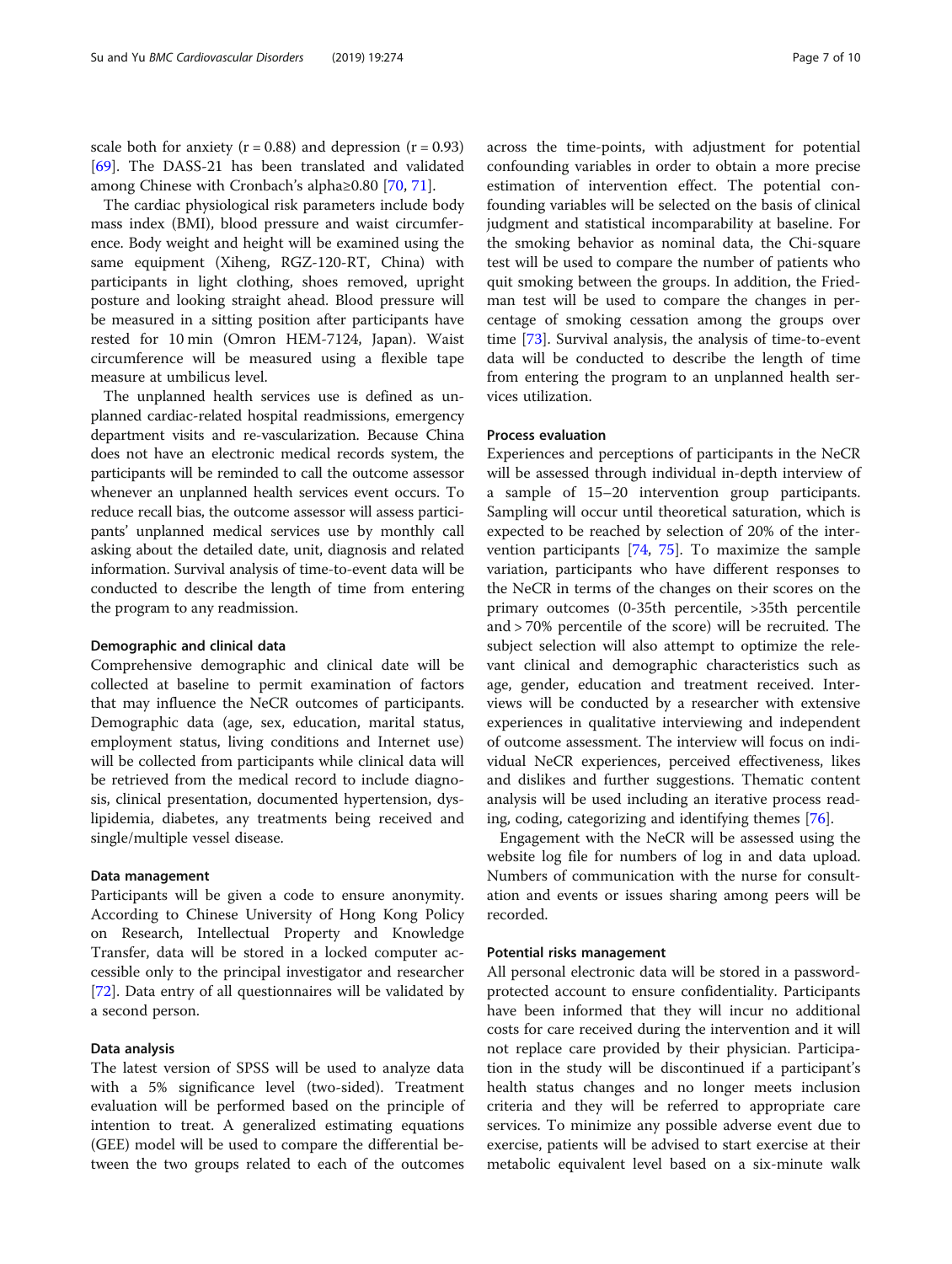test and increase gradually in frequency, duration, and intensity. Participants will be encouraged to access symptom management information and contact the nurse for guidance when needed. An emergency card with participant's name, diagnosis, contact information of the family/friend and researcher will be provided in case of an adverse event due to disease deterioration or exercise.

### **Discussion**

This study will use a hybrid approach guided by an empowerment model to investigate the effect of eHealth CR which integrates behavior change strategies on not only exercise but also on diet, stress and smoking. The intervention content and web-design are based on international guidelines and national culturally appropriate recommendations to improve credibility, comprehensibility and implementation for this population. Individual assessment and a collaborative approach to goal setting and action planning helps participants understand the purpose of using the web- and tele-platform. This could also encourage participants' engagement in self-care decision making with their health care professional and proactive use of the e-platform, which are resources for self-management. Considering the continuous care needs of a patient discharged to their home setting after a cardiac event, individual consultation and guidance from a nurse and encouragement from peer interaction and support will be initiated through multi-communication channels as social motivators for behavioral goal attainment. This study uses a new method of peer support in which the researcher shares participants' progress toward goal attainment with the peer group and encourages participants to share their experiences and concerns to reinforce behavioral changes.

#### Limitations of the study

There are several possible limitations to this protocol. Although participants will be recruited from a regional hospital which serves a population with diverse demographic and socio-economic characteristics, the generalizability of the study findings will still be limited since the study involves only one province in China and excludes those residents who are illiterate. Another limitation is that self-report measures are used to monitor the level of participation in the eHealth CR and the changes in behavioral, psychological and health-related status. The findings may subject to social desirability and recall bias. Also, even though an attention placebo in the form of patient education is used in this clinical trial, none of the initiatives can ensure that an equal amount of attention is paid to both groups. This may result in a threat to internal validity.

### Conclusion

This study reports the development and evaluation of a novel eHealth CR program for the Chinese CHD population. By using a hybrid approach to integrate minimal personal contact with intensive and multimodal eHealth initiatives, the eHealth CR program addresses the limited accessibility and acceptability of the conventional CR program without scarifying its merit in providing encounters with healthcare professionals. With the detailed information about the program content and implementation plan as well as the evaluation in the process and outcome perspectives, this paper provides insights to enable the model replication or application in the management of other chronic diseases.

#### Abbreviation

AACVPR: American association of cardiovascular and pulmonary rehabilitation; BMI: Body mass index; CHD: Coronary heart disease; CR: Cardiac rehabilitation; CSES: Cardiac self-efficacy scale; DASS-21: Depression anxiety stress scale 21; GEE: Generalized estimating equations; HPLP- II: Health promoting lifestyle profile II; HRQoL: Health related quality of life questionnaire; IPAQ: International physical activity questionnaire; MET: Metabolic equivalent; NeCR: Nurse-led eHealth cardiac rehabilitation; PCI: Percutaneous coronary intervention

#### Acknowledgements

None.

#### Trial status

Currently open for recruitment.

#### Authors' contributions

JJS and DSFY conceived and designed the study; JJS and DSFY designed the web prototype, sampling plan, data collection and analysis plan; JJS and DSFY drafted and finalized the article. All authors have reviewed and approved the final version of the manuscript being submitted. The article is the authors' original work has not been previously published and is not under consideration for publication elsewhere.

#### Funding

Individual-funded.

#### Availability of data and materials

Datasets from this study will be available from the corresponding author upon reasonable request.

#### Ethics approval and consent to participate

This study was approved by the Joint Chinese University of Long Kong—New Territories East Cluster Clinical Research Ethics Committee and Tongji Hospital. The study is compliant with Declaration of Helsinki. Ethics considerations are based on the principals of beneficence, respect for human dignity, confidentiality, and right to withdraw from the study at any time. All patients provided written, informed consent before the procedure and gave consent for personal information to be used in this study.

#### Consent for publication

Not applicable.

#### Competing interests

The authors declare that they have no competing interests.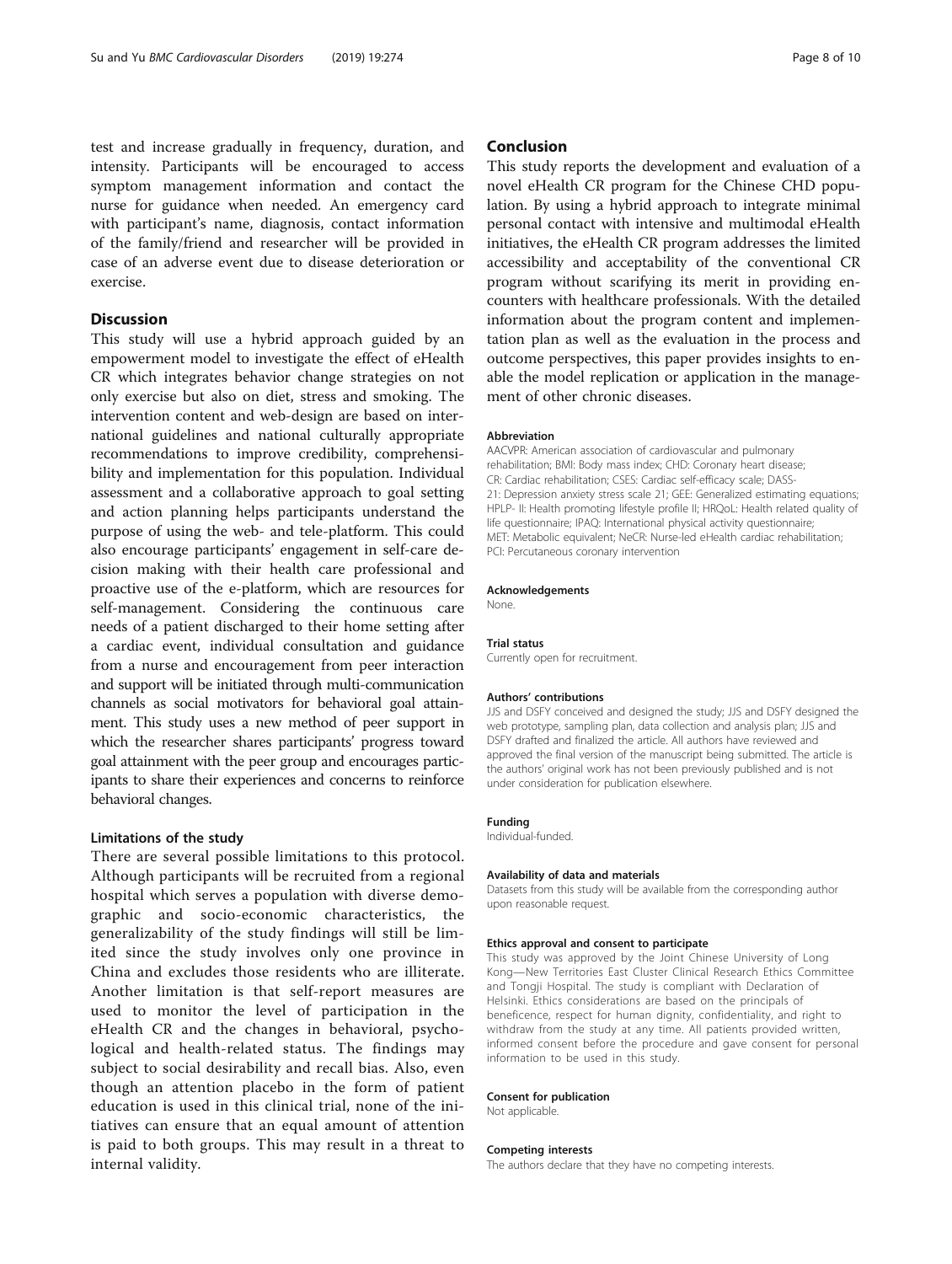<span id="page-8-0"></span>Received: 20 May 2019 Accepted: 15 November 2019 Published online: 29 November 2019

#### References

- 1. American Heart Association. What is Cardiac Rehabilitation? Apr 23,2015. 2016. [http://www.heart.org/HEARTORG/Conditions/More/CardiacRehab/](http://www.heart.org/HEARTORG/Conditions/More/CardiacRehab/What-is-Cardiac-Rehabilitation_UCM_307049_Article.jsp#.Wp31Y6huaUk) [What-is-Cardiac-Rehabilitation\\_UCM\\_307049\\_Article.jsp#.Wp31Y6huaUk.](http://www.heart.org/HEARTORG/Conditions/More/CardiacRehab/What-is-Cardiac-Rehabilitation_UCM_307049_Article.jsp#.Wp31Y6huaUk) Accessed 12 Jan 2018.
- 2. Benjamin EJ, Blaha MJ, Chiuve SE, Cushman M, Das SR, RD, et al. Heart disease and stroke statistics - 2017 update: A report from the American Heart Association. 2017.
- 3. Lloyd-Jones D, Adams RJ, Brown TM, Carnethon M, Dai S, De Simone G, et al. Heart disease and stroke statistics—2010 update: a report from the American Heart Association. Circulation. 2010;121:e46–e215. [https://doi.org/](https://doi.org/10.1161/CIRCULATIONAHA.109.192667) [10.1161/CIRCULATIONAHA.109.192667.](https://doi.org/10.1161/CIRCULATIONAHA.109.192667)
- 4. Navar AM, Peterson ED, Wojdyla D, Sanchez RJ, Sniderman AD, D'agostino RB, et al. Temporal changes in the association between modifiable risk factors and coronary heart disease incidence. JAMA. 2016;316:2041–3.
- Wang W, Lau Y, Chow A, Thompson DR, He H-G. Health-related quality of life and social support among Chinese patients with coronary heart disease in mainland China. Eur J Cardiovasc Nurs. 2014;13:48–54. [https://doi.org/10.](https://doi.org/10.1177/1474515113476995) [1177/1474515113476995](https://doi.org/10.1177/1474515113476995).
- 6. World Health Organization. Media Centre: Cardiovascular disease: WHO; 2017. [http://www.who.int/mediacentre/factsheets/fs317/en/.](http://www.who.int/mediacentre/factsheets/fs317/en/) Accessed 10 Feb 2018
- 7. Eckel RH, Jakicic JM, Ard JD, De Jesus JM, Houston Miller N, Hubbard VS, et al. 2013 AHA/ACC guideline on lifestyle management to reduce cardiovascular risk: a report of the American college of cardiology/American heart association task force on practice guidelines. J Am Coll Cardiol. 2014; 63:25 PART B:2960–84.
- Lawler PR, Filion KB, Eisenberg MJ. Efficacy of exercise-based cardiac rehabilitation post-myocardial infarction: A systematic review and metaanalysis of randomized controlled trials. Am Heart J. 2011;162:571–584.e2. <https://doi.org/10.1016/j.ahj.2011.07.017>.
- 9. Buckingham S, Taylor R, K J, A Z, SG D, A C, et al. Home-based versus centre-based cardiac rehabilitation abridged Cochrane systematic review and meta analysis Cochrane database Syst Rev 2016;8:CD007130.
- 10. Heran BS, Chen JM, Ebrahim S, Moxham T, Oldridge N, Rees K, et al. Exercise-based cardiac rehabilitation for coronary heart disease. Cochrane Database Syst Rev. 2011. [https://doi.org/10.1002/14651858.CD001800.pub2.](https://doi.org/10.1002/14651858.CD001800.pub2)
- 11. Turk-Adawi K, Sarrafzadegan N, Grace SL. Global availability of cardiac rehabilitation. Nat Rev Cardiol. 2014;11:586–96. [https://doi.org/10.1038/](https://doi.org/10.1038/nrcardio.2014.98) [nrcardio.2014.98.](https://doi.org/10.1038/nrcardio.2014.98)
- 12. Ruano-Ravina A, Pena-Gil C, Abu-Assi E, Raposeiras S, Van't Hof A, Meindersma E, et al. Participation and adherence to cardiac rehabilitation programs. A systematic review. Int J Cardiol. 2016;223:436–43. [https://doi.](https://doi.org/10.1016/j.ijcard.2016.08.120) [org/10.1016/j.ijcard.2016.08.120](https://doi.org/10.1016/j.ijcard.2016.08.120).
- 13. Fang J, Ayala C, Luncheon C, Ritchey M, Loustalot F. Use of Outpatient Cardiac Rehabilitation Among Heart Attack Survivors — 20 States and the District of Columbia, 2013 and Four States, 2015. MMWR Morb Mortal Wkly Rep. 2017;66:869–73. <https://doi.org/10.15585/mmwr.mm6633a1>.
- 14. Widmer RJ, Collins NM, Collins CS, West CP, Lerman LO, Lerman A, et al. Digital Health Interventions for the Prevention of Cardiovascular Disease: A Systematic Review and Meta-Analysis. Mayo Clin Proc. 2015;90:469–480. <https://doi.org/10.1016/j.mayocp.2014.12.026>
- 15. Beatty AL, Fukuoka Y, Whooley MA. Using mobile technology for cardiac rehabilitation: a review and framework for development and evaluation. J Am Hear Assoc. 2013;2:e000568. [https://doi.org/10.1161/JAHA.113.000568.](https://doi.org/10.1161/JAHA.113.000568)
- 16. Yardley L, Choudhury T, Patrick K, Michie S. Current issues and future directions for research into digital behavior change interventions. Am J Prev Med. 2016;51:814–5. <https://doi.org/10.1016/j.amepre.2016.07.019>.
- 17. Internet World Stats. World Internet usage and population statistics. 2018. <https://www.internetworldstats.com/stats.htm>. Accessed 30 Oct 2018.
- 18. Medlock S, Eslami S, Askari M, Arts DL, Sent D, De Rooij SE, et al. Health information-seeking behavior of seniors who use the internet: a survey. J Med Internet Res. 2015;17:e10.
- 19. Su JJ, Yu DSF, Paguio JT. Effect of eHealth cardiac rehabilitation on outcomes of coronary heart disease patients: a systematic review and metaanalysis. In: Shaping the Future of Nursing: Pathway to serve the Public and Nursing Profession, Yonsei International Nursing Conference; 2018.
- 20. Varnfield M, Karunanithi M, Lee C-K, Honeyman E, Arnold D, Ding H, et al. Smartphone-based home care model improved use of cardiac rehabilitation in postmyocardial infarction patients: results from a randomised controlled trial. Heart. 2014;100:1770–9. <https://doi.org/10.1136/heartjnl-2014-305783>.
- 21. Frederix I, Hansen D, Coninx K, Vandervoort P, Vandijck D, Hens N, et al. Medium-term effectiveness of a comprehensive internet-based and patientspecific telerehabilitation program with text messaging support for cardiac patients: randomized controlled trial. J Med Internet Res. 2015;17:1–10.
- 22. Lear SA, Singer J, Banner-Lukaris D, Horvat D, Park JE, Bates J, et al. Randomized trial of a virtual cardiac rehabilitation program delivered at a distance via the internet. Circ Cardiovasc Qual Outcomes. 2014;7:952–9.
- 23. Reid RD, Morrin LI, Beaton LJ, Papadakis S, Kocourek J, McDonnell L, et al. Randomized trial of an internet-based computer-tailored expert system for physical activity in patients with heart disease. Eur J Prev Cardiol. 2012;19: 1357–64. [https://doi.org/10.1177/1741826711422988.](https://doi.org/10.1177/1741826711422988)
- 24. Dale LP, Whittaker R, Jiang Y, Stewart R, Rolleston A, Maddison R. Text message and internet support for coronary heart disease self-management: results from the text4heart randomized controlled trial. J Med Internet Res. 2015;17(10):e237. [https://doi.org/10.2196/jmir.4944.](https://doi.org/10.2196/jmir.4944)
- 25. Maddison R, Pfaeffli L, Whittaker R, Stewart R, Kerr A, Jiang Y, et al. A mobile phone intervention increases physical activity in people with cardiovascular disease: results from the HEART randomized controlled trial. Eur J Prev Cardiol. 2015;22:701–9.
- 26. Antypas K, Wangberg SC. An internet- and mobile-based tailored intervention to enhance maintenance of physical activity after cardiac rehabilitation: short-term results of a randomized controlled trial. J Med Internet Res. 2014;16:1–18.
- 27. Vernooij JWP, HAH K, van der Graaf Y, Wierdsma J, HMH G, MMC H, et al. Internet based vascular risk factor management for patients with clinically manifest vascular disease: randomised controlled trial. BMJ. 2012;344:e3750.
- 28. Johnston N, Bodegard J, Jerstrom S, Akesson J, Brorsson H, Alfredsson J, et al. Effects of interactive patient smartphone support app on drug adherence and lifestyle changes in myocardial infarction patients: a randomized study. Am Heart J. 2016;178:85–94.
- 29. Devi R, Powell J, Singh S, A web-based program improves physical activity outcomes in a primary care angina population: randomized controlled trial. J Med Internet Res. 2014;16:e186. <https://doi.org/10.2196/jmir.3340>.
- 30. Lindsay S, Smith S, Bellaby P, Baker R. The health impact of an online heart disease support group: a comparison of moderated versus unmoderated support. Health Educ Res. 2009;24:646–54.
- 31. Zutz A, Ignaszewski A, Bates J, Lear SA. Utilization of the internet to deliver cardiac rehabilitation at a distance: a pilot study. Telemed e-Health. 2007;13: 323–30. [https://doi.org/10.1089/tmj.2006.0051.](https://doi.org/10.1089/tmj.2006.0051)
- 32. Southard BH, Southard DR, Nuckolls J. Clinical trial of an internet-based case management system for secondary prevention of heart disease. J Cardpulm Rehabil. 2003;23:341–8 [http://search.ebscohost.com/login.aspx?direct=](http://search.ebscohost.com/login.aspx?direct=true&db=ccm&AN=106709383&site=ehost-live&scope=site) [true&db=ccm&AN=106709383&site=ehost-live&scope=site](http://search.ebscohost.com/login.aspx?direct=true&db=ccm&AN=106709383&site=ehost-live&scope=site).
- 33. CNNIC. 39th Statistical Report on Internet Development in China. CNNIC Statistiscal Reports. 2016. [https://cnnic.com.cn/IDR/ReportDownloads/2015](https://cnnic.com.cn/IDR/ReportDownloads/201507/P020150720486421654597.pdf) [07/P020150720486421654597.pdf.](https://cnnic.com.cn/IDR/ReportDownloads/201507/P020150720486421654597.pdf) Accessed 12 Feb 2018.
- 34. Huang M, Hansen D, Xie B. Older adults' online health information seeking behavior. Proc 2012 iConference. 2012;:338–45. doi:[https://doi.org/10.1145/](https://doi.org/10.1145/2132176.2132220) [2132176.2132220.](https://doi.org/10.1145/2132176.2132220)
- 35. Wong CKM, Yeung DY, Ho HCY, Tse K-P, Lam C-Y. Chinese older adults' internet use for health information. J Appl Gerontol. 2014;33:316–35. [https://doi.org/10.1177/0733464812463430.](https://doi.org/10.1177/0733464812463430)
- 36. Bandura A. Health promotion by social cognitive means. Heal Educ Behav. 2004;31:143–64.
- 37. Zimmerman MA. Psychological empowerment : issues and illustrations. Am J Community Psychol. 1995;23:581–99.
- 38. Rawstorn JC, Gant N, Direito A, Beckmann C, Maddison R. Telehealth exercise-based cardiac rehabilitation: a systematic review and meta-analysis. Heart. 2016;102:1183–92.
- 39. Widmer RJ, Allison TG, Lennon R, Lopez-Jimenez F, Lerman LO, Lerman A. Digital health intervention during cardiac rehabilitation: a randomized controlled trial. Am Heart J. 2017;188:65–72.
- 40. Jiang X, Sit JW, Wong TK. A nurse-led cardiac rehabilitation programme improves health behaviours and cardiac physiological risk parameters: evidence from Chengdu. China J Clin Nurs. 2007;16:1886–97 [http://](http://easyaccess.lib.cuhk.edu.hk/login?url=http://ovidsp.ovid.com/ovidweb.cgi?T=JS&CSC=Y&NEWS=N&PAGE=fulltext&D=med5&AN=17880478) [easyaccess.lib.cuhk.edu.hk/login?url=http://ovidsp.ovid.com/ovidweb.cgi?T=](http://easyaccess.lib.cuhk.edu.hk/login?url=http://ovidsp.ovid.com/ovidweb.cgi?T=JS&CSC=Y&NEWS=N&PAGE=fulltext&D=med5&AN=17880478) [JS&CSC=Y&NEWS=N&PAGE=fulltext&D=med5&AN=17880478](http://easyaccess.lib.cuhk.edu.hk/login?url=http://ovidsp.ovid.com/ovidweb.cgi?T=JS&CSC=Y&NEWS=N&PAGE=fulltext&D=med5&AN=17880478).